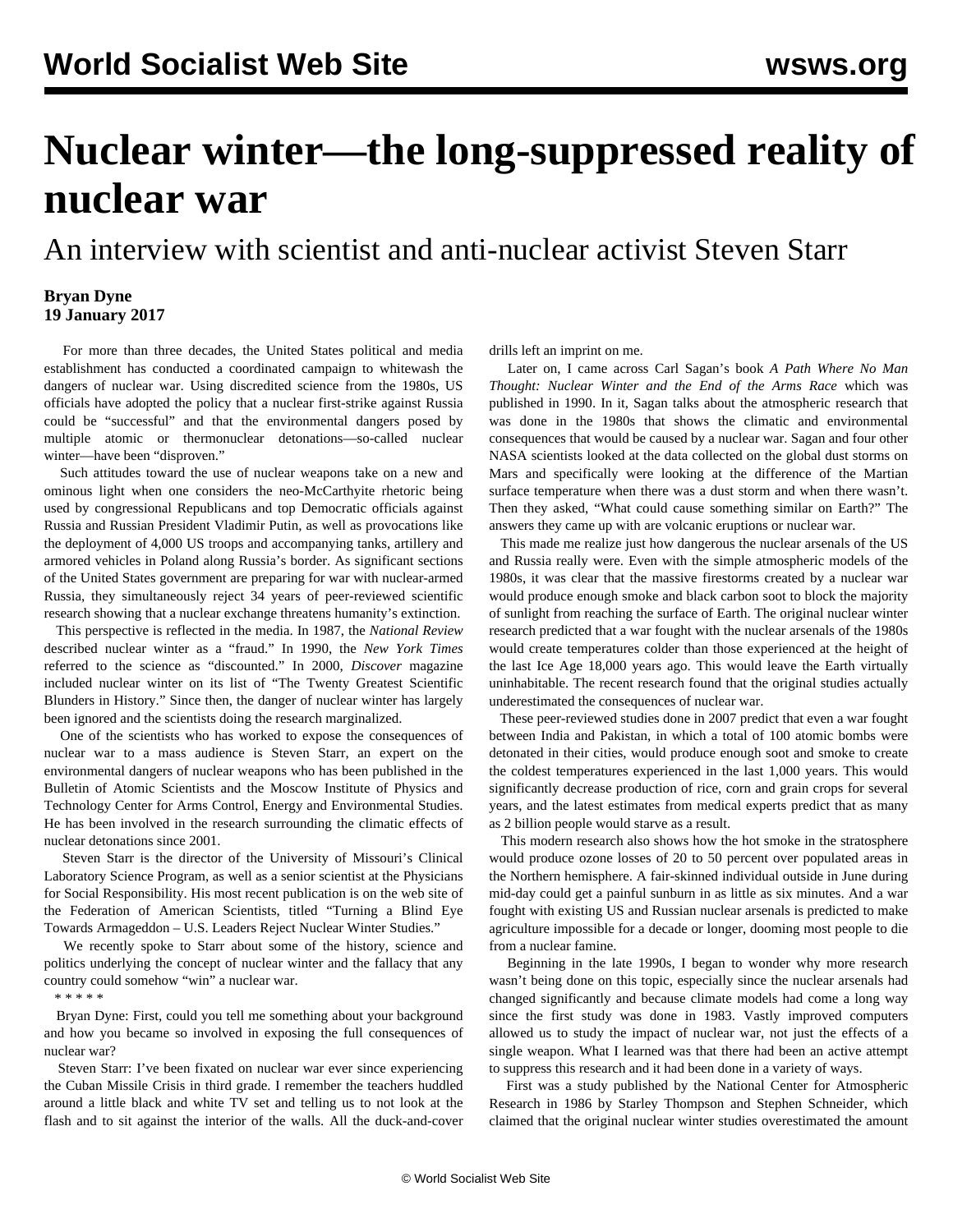of soot that would be tossed into the upper atmosphere. Starley and Schneider used a primitive model (with a 20-day run) to incorrectly claim that only 50 percent of the smoke generated from the nuclear explosions would make it into the stratosphere and that the rest would be rained out. The phrase "nuclear autumn" was derived from this non-peer reviewed study and was used to belittle the previous work.

 The "nuclear autumn" story was published by *Foreign Affairs* and was then spread to a variety of news outlets including *National Review*, the *Wall Street Journal*, *Time* magazine and the *New York Times*. In 2000, *Discover* magazine even included nuclear winter in its list of "The Twenty Greatest Scientific Blunders in History."

 After the success of the smear campaign against nuclear winter, most people eventually accepted this narrative and funding for new research dried up. This had a big impact on the public, who got the impression that the nuclear winter theory had been disproven. As a result, this issue is hardly ever talked about now in the mainstream media.

 BD: Do you think there were political pressures involved in turning "nuclear winter" into nuclear autumn?

 SS: There was definitely a lot of backlash from various industrial and military interests against the first nuclear winter research. The scientists were called "frauds" and the research labeled "bad science." One of the reasons for this is that over the years, trillions of dollars have been spent on nuclear weapons. If the conclusions of the nuclear winter research—that nuclear war is suicide for all peoples and nations—had gained widespread acceptance and understanding, it is likely that the whole nuclear weapons industry would have been shut down.

 The scientists were pressured into stopping nuclear winter-related research because the funding for such research was cut. They should have gotten the highest award for making people aware of these dangers but instead they were persecuted. Taking away funding is a very effective way to silence the scientific community.

 It didn't work perfectly. Sagan, for example, continued to give talks and reports about this topic, and many scientists remained interested and concerned. My first attempts in 2001 to help find funding for new nuclear winter research projects were unsuccessful in large part because most people I contacted, including anti-nuclear weapon activists, believed that nuclear winter had been scientifically discredited. When Brian Toon, Alan Robock, Mike Mills and other scientists finally managed to get the newest research done (beginning in 2007), it was mostly self-funded using the resources of their labs. They've tried to get funding from the National Academy of Sciences for more detailed follow-up work on the many catastrophic effects of nuclear winter, but they haven't been successful.

 Even so, the science in their recent studies has been peer-reviewed and has survived all criticism of the global scientific community-it is considered to be top-notch science. What's more, the scientists were essentially quite conservative in their estimates and predictions. For example, their findings indicated that 7 million tons of smoke would rise into the stratosphere after the India-Pakistan 100-atomic-bomb war, but the scientists used 5 million tons for their estimates on effects. Likewise, for their two models of a US-Russian nuclear war, the largest weapon they used in their calculations was a 100-kiloton bomb, when in reality most Russian weapons are 800 kilotons, and many US weapons are 300 and 475 kilotons. Using these more conservative figures acted to reduce the likely thermal effects and corresponding amounts of smoke released by their hypothetical wars.

 BD: So what do politicians and generals think will happen if there is a nuclear exchange between the US and Russia? Do they realize the environmental dangers of nuclear war?

 SS: It's hard to get an answer from any ranking elected official. They always have a cadre of assistants surrounding them that make it hard for you to give them something to read. However, my friend Greg Mello, the secretary and executive director of the Los Alamos Study Group, was

once able to pose the question of nuclear winter to the US Nuclear Weapons Council. This group includes the head of the US Strategic Command and is what makes US policy on nuclear weapons. Their attitude was essentially, "We don't believe in nuclear winter." Their focus is instead stopping "nuclear terrorism" and other scenarios that only involve a single nuclear weapon.

 This makes no sense. The United States and Russia each have about 1,000 of what I call "launch-ready" nuclear weapons. In the US, this means that the solid-fuel engines of the intercontinental ballistic missiles are powered up 24 hours a day, awaiting the order to launch. It only takes minutes for the president to open the nuclear briefcase, which accompanies him at all times, and give the order to fire these weapons. A similar briefcase also follows President Putin.

 These launch-ready weapons are inherently dangerous. They are supposed to act as a deterrent, but think about what deterrence actually means. It's based on the idea of being capable of inflicting unacceptable retaliation on somebody. If you attack us, we'll destroy you. But classical deterrence doesn't say you have to launch your weapons in 15 minutes or less, it just says you have to at some point be able to launch them. The short time frame came in when the military decided it needed to launch their weapons upon warning of attack, before the attack arrived.

 In other words, launch-ready nuclear weapons are essentially preemptive weapons. If the US early warning systems detect a missile launch, the President can order a launch of retaliatory nuclear strike before incoming nuclear warheads take out communication systems and weapons. Of course, if this is a false warning of attack, then the "retaliatory" strike becomes a first-strike and a nuclear war has started.

 Moreover, if somebody has launched a nuclear strike against the silos in which your nuclear weapons are housed in, you don't retaliate by targeting their empty silos. You target their cities. Russia only has about 230 cities with a population greater than 100,000 and the US has 312. So it's not that hard to wipe out a couple hundred cities in an initial salvo.

 For many years, the entire global dialogue about nuclear weapons has focused primarily on the possible use of a single nuclear weapon by terrorists. This fits the official narrative on terrorism, but it ignores the existential danger posed by a nuclear war fought with existing US and Russian nuclear arsenals.

 There is another problem with focusing only on a single nuclear weapon. Let's say NATO or Polish forces attack Kaliningrad, an important but isolated enclave for the Russian navy. Russia doesn't have the conventional forces to stop such an attack; would it use nuclear weapons to prevent the loss of Kaliningrad? Once a US/NATO-Russian war begins, how does it stop—which side will admit defeat? Once nuclear weapons are used, what prevents more from being used?

 The strategists often say, "Oh, well, Russia will back down." What if they don't? And why would they back down on their own border? Any US/NATO-Russian direct military conflict will very likely lead to a fullscale nuclear war.

 BD: You mention in one of your articles that the US is "sleepwalking towards nuclear war." Is this sleepwalking or a deliberate policy?

 SS: That's a legitimate question. I agree with you. "Sleepwalking" was the most polite way I could say it.

 To give an example, *Foreign Affairs* published an article in 2006 written by Keir Lieber and Daryl Press called "The Rise of Nuclear Primacy." It was very disquieting, basically claiming that the weapon systems in the US had gotten to the point where it could undertake a first strike against Russia and Russia would lose any ability to retaliate. Nuclear primacy conveyed the idea that the US could "win" a nuclear war against Russia should the US attack first—except that Lieber and Press took no account of the environmental consequences of such a first strike. Robock and Toon tell us that the resulting nuclear famine from such a nuclear first strike would kill the inhabitants of the side that "won" the war.